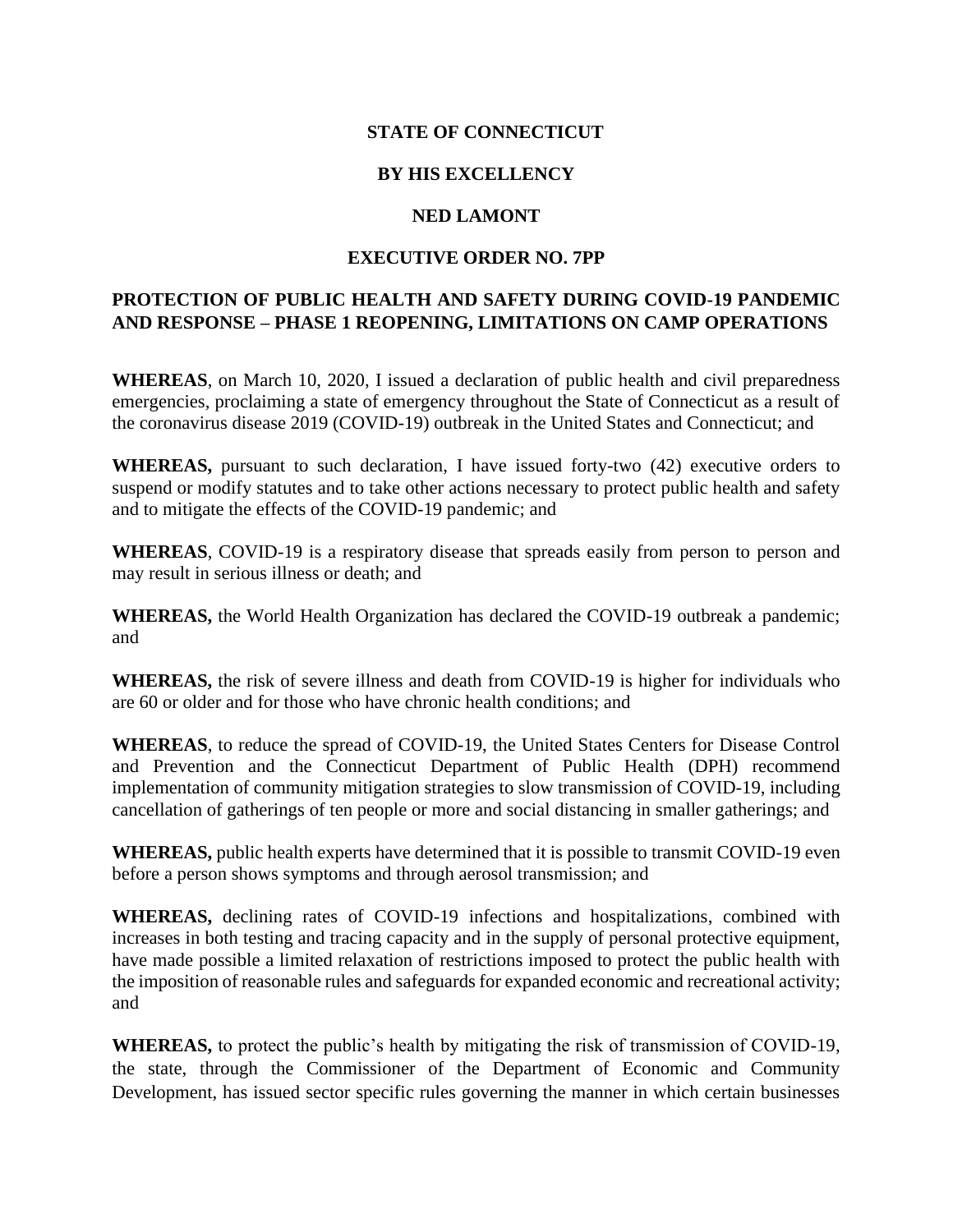and other entities may safely begin the process of reopening (individually by sector and collectively, the "Sector Rules"); and

**WHEREAS,** the state has reviewed best health practices for each business sector that is reopening and has developed rules that businesses and other entities that are reopening must follow to limit the transmission of COVID-19; and

**WHEREAS,** state police and municipal police may enforce violations of orders issued pursuant to a civil preparedness or public health emergency and there is a public health need to add additional enforcement capabilities; and

**WHEREAS,** local health directors and district health directors presently enforce the public health code and inspect restaurants, salons and barbershops; and

**WHEREAS,** municipal chief executive officers may designate municipal employees to assist the Commissioner of Public Health with the enforcement of the sector rules adopted by DECD; and

**WHEREAS,** Executive Order Nos. 7G, 7T and 7MM, permitted certain liquor permit types to sell alcoholic liquor in connection with take-out and delivery of food, but limited such sales to sealed containers; and

**WHEREAS,** many liquor permit types allow the sale of mixed drinks that could be safely served in a closed container; and

**WHEREAS,** measures to limit in-person interaction of large groups of children and additional health and sanitation practices in youth camps and summer educational programs are necessary to limit the spread of COVID-19 among children, staff, and their families; and

**WHEREAS,** the nature of overnight resident camps makes social distancing practices impractical and overly burdensome to implement and the operation of resident camps presents a significant risk of transmission of COVID-19;

**NOW, THEREFORE, I, NED LAMONT,** Governor of the State of Connecticut, by virtue of the authority vested in me by the Constitution and the laws of the State of Connecticut, do hereby **ORDER AND DIRECT**:

**1. Phase 1 Business Reopening.** To provide for a comprehensive plan for safe resumption of limited social, recreational, athletic, and economic activity, pursuant to rules issued by the Department of Economic and Community Development for each of various business sectors (individually and collectively, the "Sector Rules"), which Sector Rules shall constitute legally binding guidance, the following Executive Orders are repealed or amended effective at 12:01 a.m. on Wednesday, May 20, 2020, as provided herein: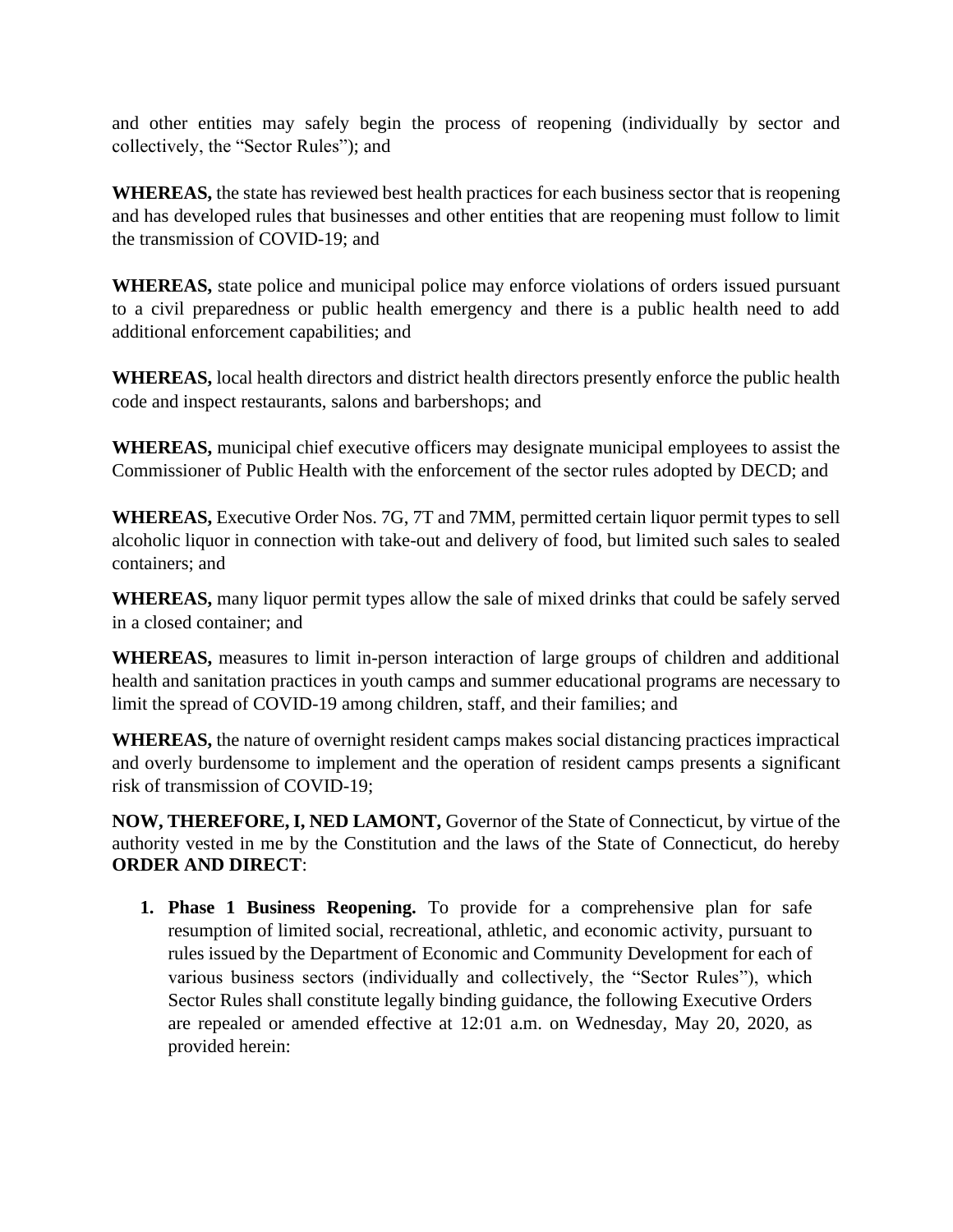- a. **Reopening of Outdoor Dining.** Executive Order No. 7D, Section 2 is amended to provide that outdoor dining shall be permitted at any restaurant, eating establishment, private club, or any location licensed for on-premise consumption of alcohol, in accordance with the provisions of Executive Order No. 7MM and the Sector Rules for Restaurants, as amended from time to time, and any Executive Order governing the sale or service of alcoholic beverages. Alcoholic beverages shall not be served except in conjunction with the sale of food in accordance with the provisions of Executive Order No. 7MM. The remaining provisions of Executive Order No. 7D, Section 2, which prohibits indoor dining and, which, as amended, prohibits the sale of alcohol by such permittees without the sale of food, are extended through June 20, 2020. The provisions of Executive Order No. 7N, Section 2, establishing rules for restaurant takeout and delivery, shall remain in effect.
- b. **Reopening of Offices.** Executive Order No. 7H, Section 1 is extended through June 20, 2020, with the exception that offices shall be permitted to reopen pursuant to the Sector Rules for Offices, as amended from time to time. The provisions of Executive Order No. 7J, Section 1, allowing certain on-site staffing shall be superseded as applied to offices by the Sector Rules for Offices.
- c. **Reopening of Retail and Malls.** The following executive orders governing retail and mall operations are repealed: Executive Order Nos. 7F, Section 1 ("Large Shopping Malls"); 7N, Section 3 (restrictions on retail); 7S, Section 1 ("Safe Stores"); and the provisions regarding non-essential retail in Executive Order No. 7J, Section 1. Large Shopping Malls and retail establishments shall be permitted to operate pursuant to the Sector Rules for Retail and Malls, as amended from time to time. The "Safe Stores" rules issued by DECD pursuant to Executive Order No. 7S, Section 1, and referred to in Executive Order No. 7BB, Section 1, are superseded by the Sector Rules for Retail and Malls.
- d. **Reopening for Museums and Zoos.** Executive Order 7H, Section 1 and 7F, Section 2, are amended to permit the operation of museums and zoos pursuant to the Sector Rules for Museums and Zoos, as amended from time to time.
- e. **Reopening of Outdoor Recreation and Other Businesses.** Executive Order Nos. 7H, Section 1, and 7F, Section 2, are further amended to permit the operation of any businesses covered by the Sector Rules for General Business, as amended from time to time. The Commissioner of Economic and Community Development shall issue, not later than 10 a.m. on May 19, 2020, a list of business types permitted to reopen pursuant to such Sector Rules, which list may be amended from time to time and shall be incorporated in the Sector Rules. The remaining provisions of Executive Order 7F, Section 2, except for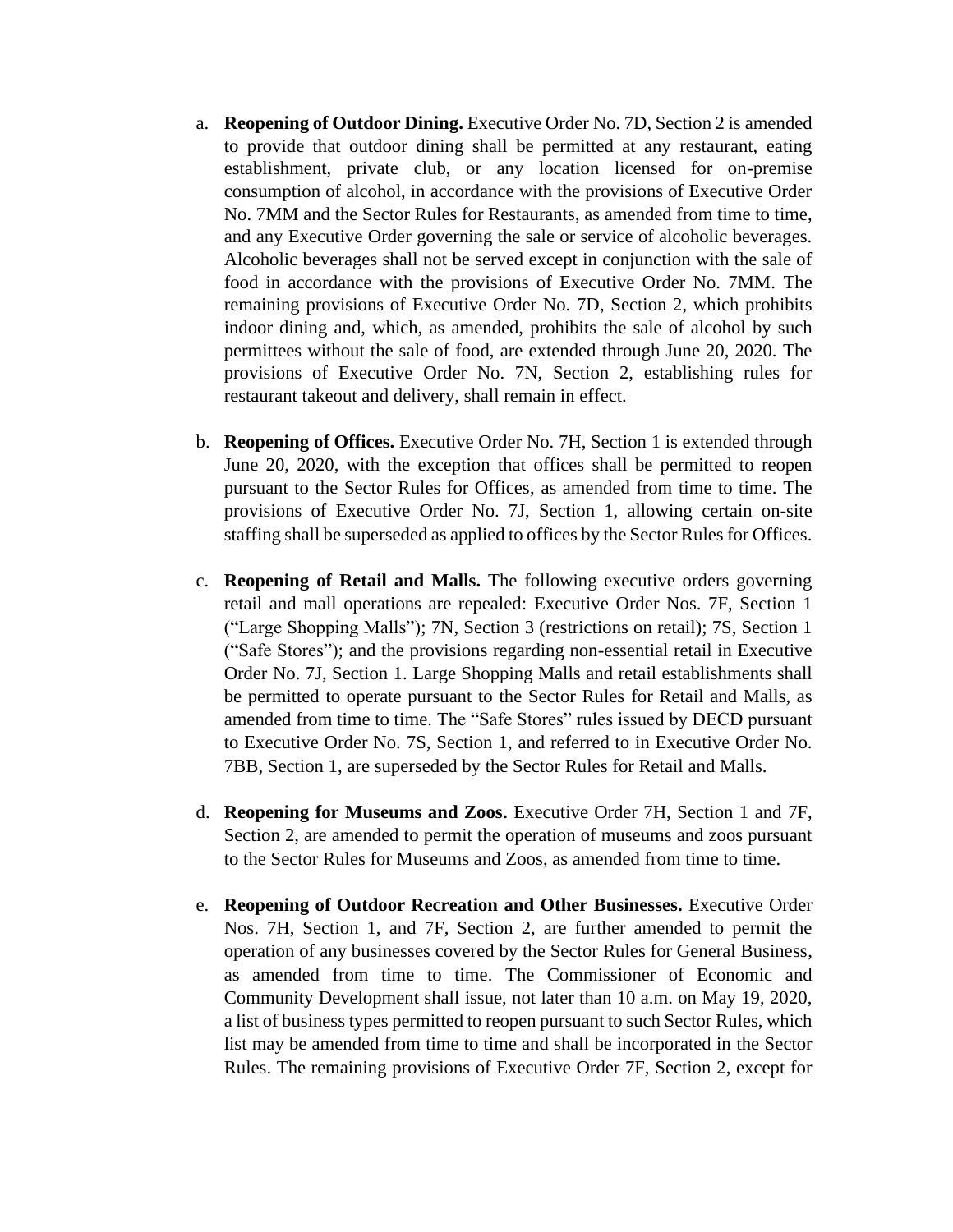those referred to in subsection 1 (d) of this order, are extended through June 20, 2020.

- f. **Additions to Businesses Permitted to Reopen Pursuant to Sector Rules.** The Commissioner of Economic and Community Development may add, through amendments to any of the Sector Rules and without further Executive Order, businesses which may operate pursuant to such Sector Rules, and the effective date at which such additional businesses shall be permitted to reopen. For any additional business or business type permitted to operate through the Sector Rules, any prohibition on their operation contained in an Executive Order shall expire on the effective date of reopening.
- g. **Interaction Between Essential Business Guidance, Safe Workplace Rules and Sector Rules.** The Safe Workplace Rules for Essential Employers issued by DECD pursuant to Executive Order No. 7V, Section 1, shall remain in effect for all essential businesses not otherwise subject to the Sector Rules. The Sector Rules, as amended from time to time, shall apply to any business permitted to open pursuant to this order, and to any additional business allowed to open pursuant to amendments to the Sector Rules.
- **2. Enforcement of Sector Rules Governing the Reopening of Businesses.** Section 19- 13-B1 of the Regulations of Connecticut State Agencies is modified to include in the definition of public nuisance a violation of the Sector Rules described in Section 1 of this order. The provisions of the Connecticut General Statutes, Regulations of Connecticut State Agencies, and any local rules, codes or ordinances pertaining to such public nuisances are, to the extent necessary, modified to permit and govern the investigation and enforcement of violations of the Sector Rules as public nuisances as follows:
	- a. **Local Health Director's and District Health Director's Authority to Enforce Sector Rules.** For purposes of this order, a "Public Health Facility" shall include hair salons, barbershops, beauty shops, nail salons, spas, tattoo or piercing establishments, restaurants, eating establishments, private clubs, or any locations licensed for on-premise consumption of alcohol, that are allowed to reopen pursuant to the Sector Rules, as amended from time to time. Section 19a-206 of the Connecticut General Statutes and Section 19-13-B2(a) of the Regulations of Connecticut State Agencies are modified to authorize a local or district health director to order the closure of Public Health Facilities until such time as the local or district health director determines that the Public Health Facility has abated the nuisance by coming into compliance with the Sector Rules. Nothing in this Section shall be construed to limit, alter, modify or suspend any other existing penalties or enforcement powers that otherwise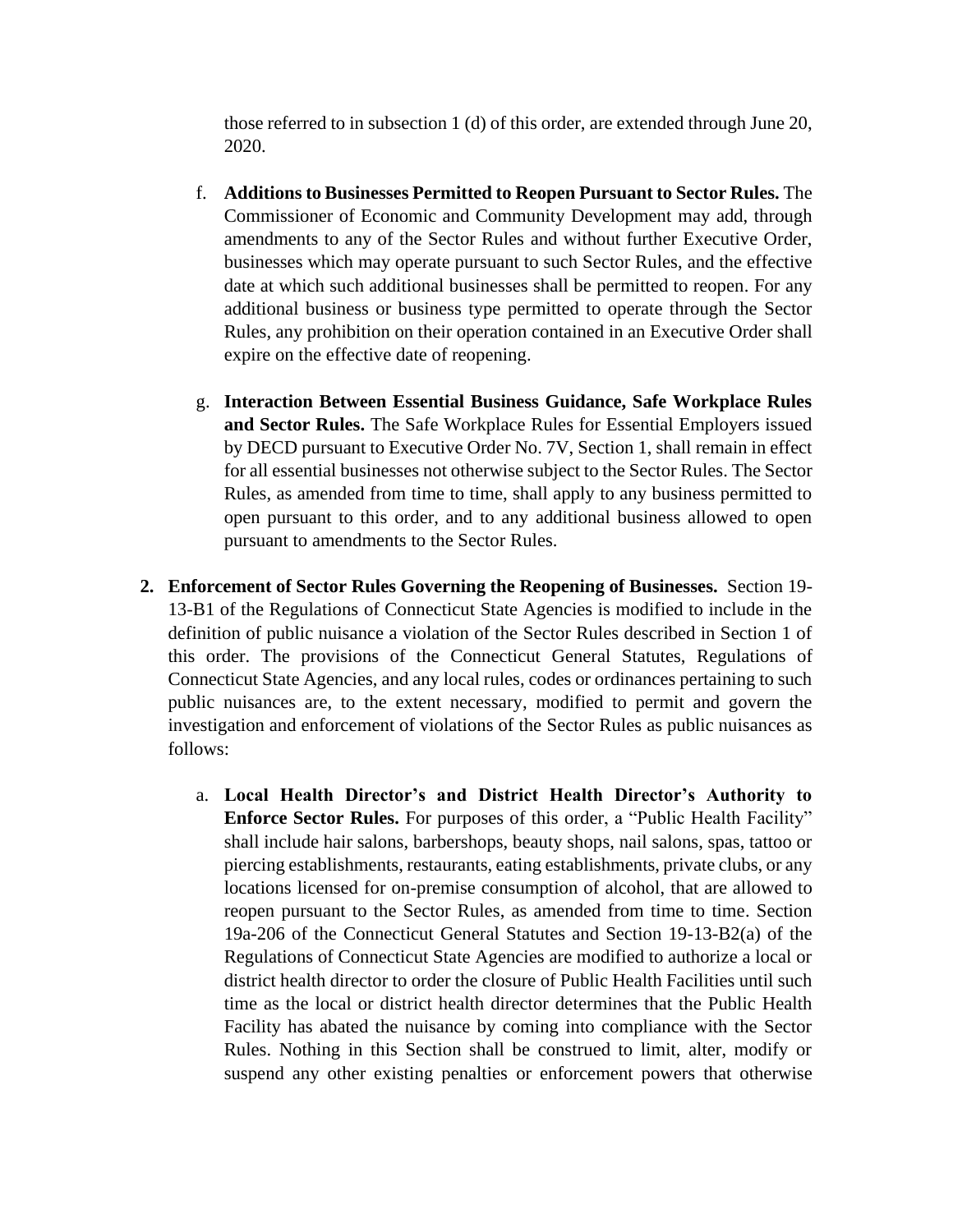apply to violations of orders issued pursuant to a civil preparedness or public health emergency.

- b. **Municipal Chief Executive Officer's Authority to Enforce Sector Rules.** Pursuant to Section 19a-2a of the Connecticut General Statues, the Commissioner of the Department of Public Health shall designate to municipal employees or officials selected by the municipal chief executive officer, ("Municipal Designee") authority over public nuisances arising from violations of the Sector Rules by any business or entity that is not a Public Health Facility. A municipal chief executive shall not select a local health director, district health director, or the staff of a local or district health director as their Municipal Designee. Section 19a-206 of the Connecticut General Statutes and Section 19- 13-B2(a) of the Regulations of Connecticut State Agencies are modified to authorize the Municipal Designee to order the closure of any business other than a Public Health Facility in violation of the Sector Rules until such time as the Municipal Designee determines that the such business has abated the nuisance by coming into compliance with the Sector Rules. Nothing in this Section shall be construed to limit, alter, modify or suspend any other existing penalties that otherwise apply to violations of orders issued pursuant to a civil preparedness or public health emergency.
- **3. Extension of Prohibition on Large Gatherings to June 20, 2020.** Executive Order Nos. 7D, Section 1, and 7N, Section 1, prohibiting large gatherings, are extended through June 20, 2020, and for the removal of all doubt, the prohibition on gatherings of more than five (5) people shall apply to any group seated together at any of the establishments in subsection 1 (a) of this order, and any other group activity permitted by the Sector Rules for any business sector or by the Essential Business Guidance issued by DECD pursuant to Executive Order No. 7H on March 22, 2020, as amended from time to time.
- **4. Extension of Restrictions on Off-Track Betting, Indoor Fitness, and Movie Theaters to June 20, 2020**. Executive Order No. 7D, Section 3, prohibiting operations at Off-Track Betting Facilities; and Executive Order No, 7D, Section 4, prohibiting operations of any indoor gym, fitness center, or similar facility or studio offering inperson fitness, sporting or recreational opportunities or instructions, and all movie theaters, are extended through June 20, 2020.
- **5. Further Clarification of Limits on Restaurants, Bars and Private Clubs – Mixed Drinks Permitted for Takeout and Delivery.** Executive Order Nos. 7G, 7T and 7MM, which address the sales of alcoholic beverages by certain liquor permittees, are modified to allow for the sale of closed or sealed containers of alcoholic beverages, including mixed drinks, so long as: (i) the sale of such alcoholic beverages is allowed under the permit type held by the business; (ii) all other conditions of the sale meet the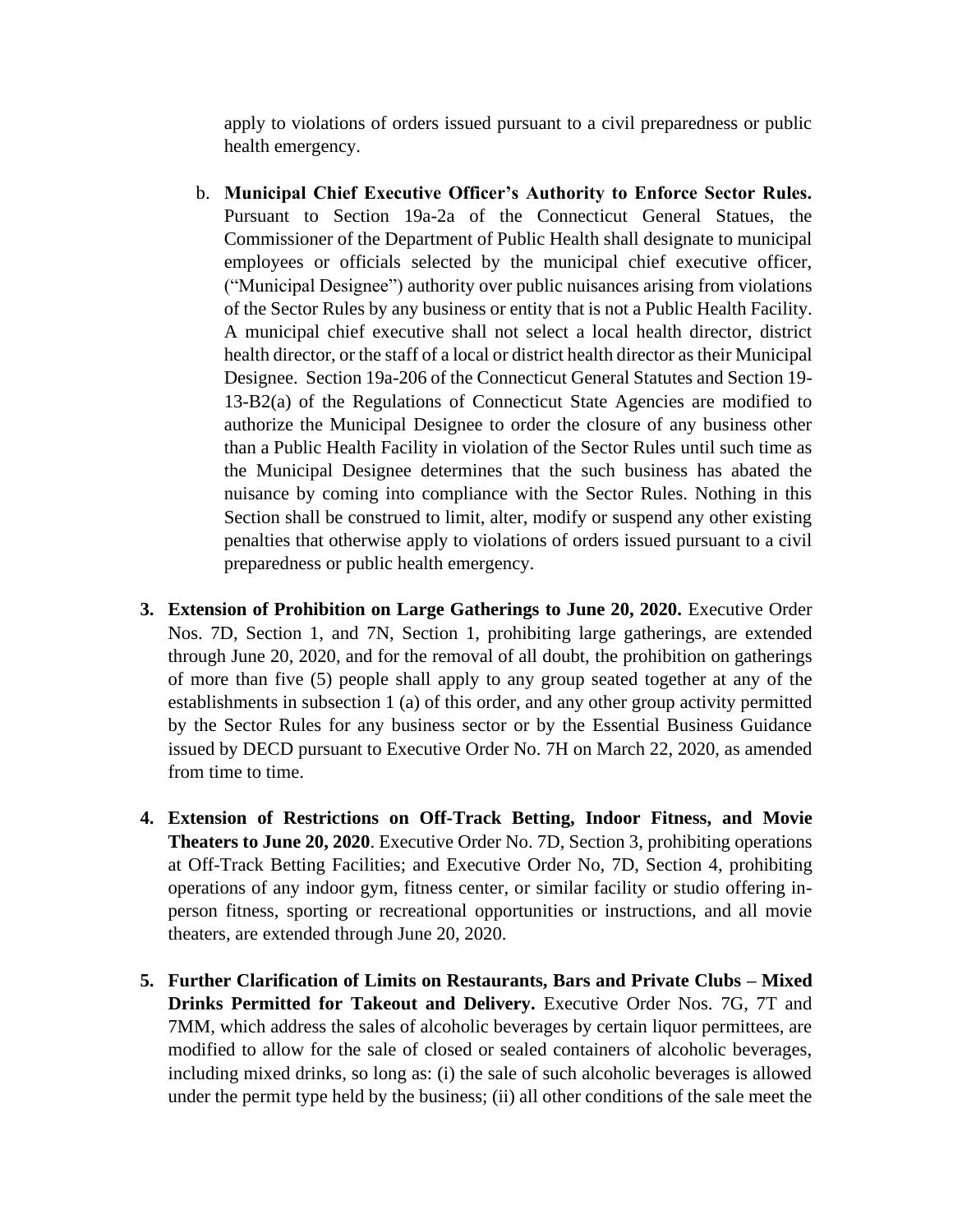requirements of the Governor's executive orders; and (iii) the sale is consistent with local or municipal open container ordinances or other requirements.

- **6. Limitation on the Operation of Day Camps.** To limit the spread of COVID-19 and promote and secure the health and safety of children and staff in day camps, all operations of day camps, as defined by Section 19a-420 (3) of the Connecticut General Statutes, which were not operating as of May 5, 2020 shall not begin operations until June 22, 2020. This order shall apply to all day camps without regard to what entity operates the day camp or whether the day camp is exempt from licensing requirements pursuant to Section 19a-420 of the Connecticut General Statutes, including camps operated by municipal agencies.
- **7. Enhanced Health Procedures for All Day Camps.** All day camps, as defined by Section 19a-420 (3) of the Connecticut General Statutes, and day camp programs that are exempt from licensing requirements pursuant to Section 19a-420 without regard to what entity operates the day camp shall comply with the limitations on child group sizes and enhanced health procedure requirements placed on child care programs by Executive Order No. 7Q, and orders of the Commissioner of Early Childhood related to additional health and sanitation practices. The Commissioner of Early Childhood, in consultation with public health experts and the Reopen Connecticut Subcommittee on Education, shall issue guidance on the safe operation of day camps, and any implementing order she deems necessary consistent with this order.
- **8. Cancellation of Resident Camp Operations.** To limit the spread of COVID-19 and secure the health and safety of children and staff of resident camps, all operations of resident camps, as defined by Section 19a-420 (2) of the Connecticut General Statutes are prohibited.
- **9. Limitation on the Operation of Summer Educational Programs Operated by Local or Regional Boards of Education.** To limit the spread of COVID-19 and promote and secure the health and safety of children and staff in summer school (summer educational programs), all summer school programs operated by local or regional boards of education shall not begin operations until July 6, 2020. The Commissioner of Education, in consultation with public health experts and the Reopen Connecticut Subcommittee on PreK-12 Education, shall issue guidance on the limited operation of summer school programs that are permitted to engage in-person classes after that date, and may issue any implementing order he deems necessary consistent with this order and with his associated guidance document. Any private schools and other non-public schools that operate summer school programs and are not otherwise covered under sections 6 through 10 of this order are encouraged to follow the same schedule and guidance.